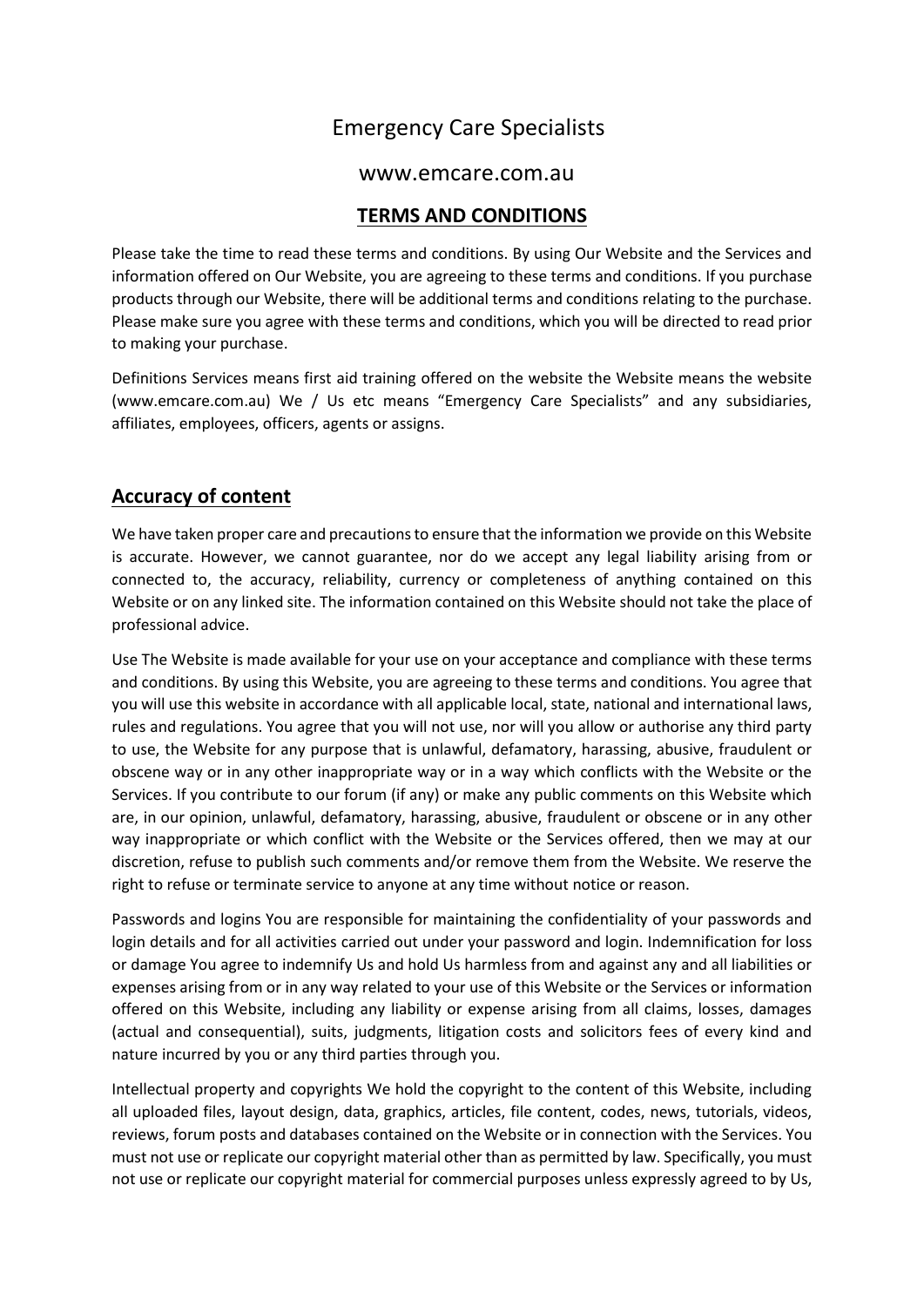in which case we may require you to sign a Licence Agreement. If you wish to use content, images or other of our intellectual property, you should submit your request to us at the following email address: [firstaid@emcare.com.au](mailto:firstaid@emcare.com.au)

# Trademarks

The trademarks and logos contained on this Website are trademarks of Emergency Care Specialists and Allens Training Pty Ltd RTO 90909. Use of these trademarks is strictly prohibited except with Our express, written consent.

## **Links to external websites**

This Website may contain links that direct you outside of this Website. These links are provided for your convenience and are not an express or implied indication that we endorse or approve of the linked Website, it's contents or any associated website, product or service. We accept no liability for loss or damage arising out of or in connection to your use of these sites. You may link to our articles or home page. However, you should not provide a link which suggests any association, approval or endorsement on our part in respect to your website, unless we have expressly agreed in writing. We may withdraw our consent to you linking to our site at any time by notice to you.

## **Limitation of Liability**

We take no responsibility for the accuracy of any of the content or statements contained on this Website or in relation to our Services. Statements made are by way of general comment only and you should satisfy yourself as to their accuracy. Further, all of our Services are provided without a warranty with the exception of any warranties provided by law. We are not liable for any damages whatsoever, incurred as a result of or relating to the use of the Website or our Services.

## **Information Collection**

Use of information you have provided us with, or that we have collected and retained relating to your use of the Website and/or our Services, is governed by our Privacy Policy. By using this Website and the Services associated with this Website, you are agreeing to our Privacy Policy.

## **Confidentiality**

All personal information you give us will be dealt with in a confidential manner in accordance with our Privacy Policy. However, due to circumstances outside of our control, we cannot guarantee that all aspects of your use of this Website will be confidential due to the potential ability of third parties to intercept and access such information.

## **Online Purchasing**

MINIMIUM AGE AND LEGAL CAPACITY Purchasing services on this website is restricted to individuals 18 years of age or older. Individuals below the age of 18 may have purchases made on their behalf by a parent or guardian.

#### **Online Purchasing**

All orders on this website must be pre-paid before fulfilment. All orders are placed in Australian dollars. In the case that you pay for an order with your credit card, we do not store your credit card number on our servers, however it may be retained by our payment gateway provider in